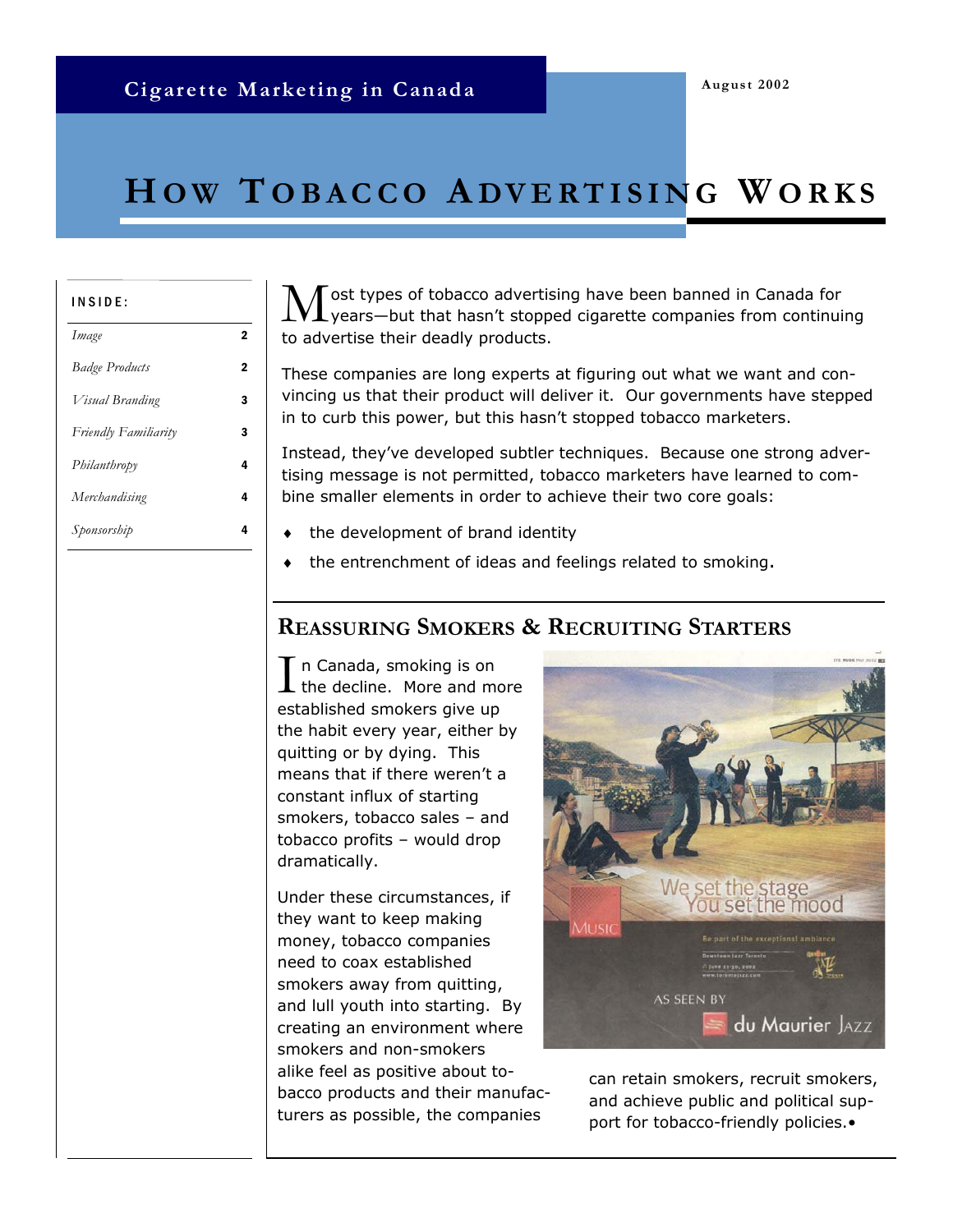*"As young adults they look for symbols that will help reinforce their maturity, independence, and perceived individuality." - Export 'A' Marketing Document* 

# **IT'S ALL ABOUT IMAGE**

All Canadian cigarettes are essentially the same. Because of this, it's very difficult for a company to tell consumers what's unique about a particular brand, the way they might with another kind of product. So instead of communicating information, tobacco companies communicate image.

This means that instead of basing campaigns on a brand's attributes, tobacco companies base campaigns on a brand's 'personality'. For example, one brand might be given a marketing personality of 'independent and masculine,' another 'glamorous and feminine.'

Of course there's nothing about one particular kind of cigarette that makes it inherently more rebellious or more sophisticated than any



other kind – but by slowly establishing networks of associations, tobacco companies can make you believe that there is.•

# **BADGE PRODUCTS**

By conducting extensive research into lifestyles and values, tobacco marketers determine how different segments of the population feel about themselves and their world, then craft nuanced identities that feed into each segment's innermost desires.

Once a brand's personality is established it becomes an emblem of the lifestyle that product represents, or a 'badge product'. This means that by using a brand with a particular image, a smoker can identify herself with that same image: the brand's

Finding out that many young people feel reined in by authority, for example, has prompted marketers to develop brands that represent independence and rebellion.



This message from Export A's Extreme Sports Series campaign appeals to boys' insecurities about manhood.

personality becomes her personality.

This technique works especially well on youth, so many of whom are engaged in daily struggles to establish their identities.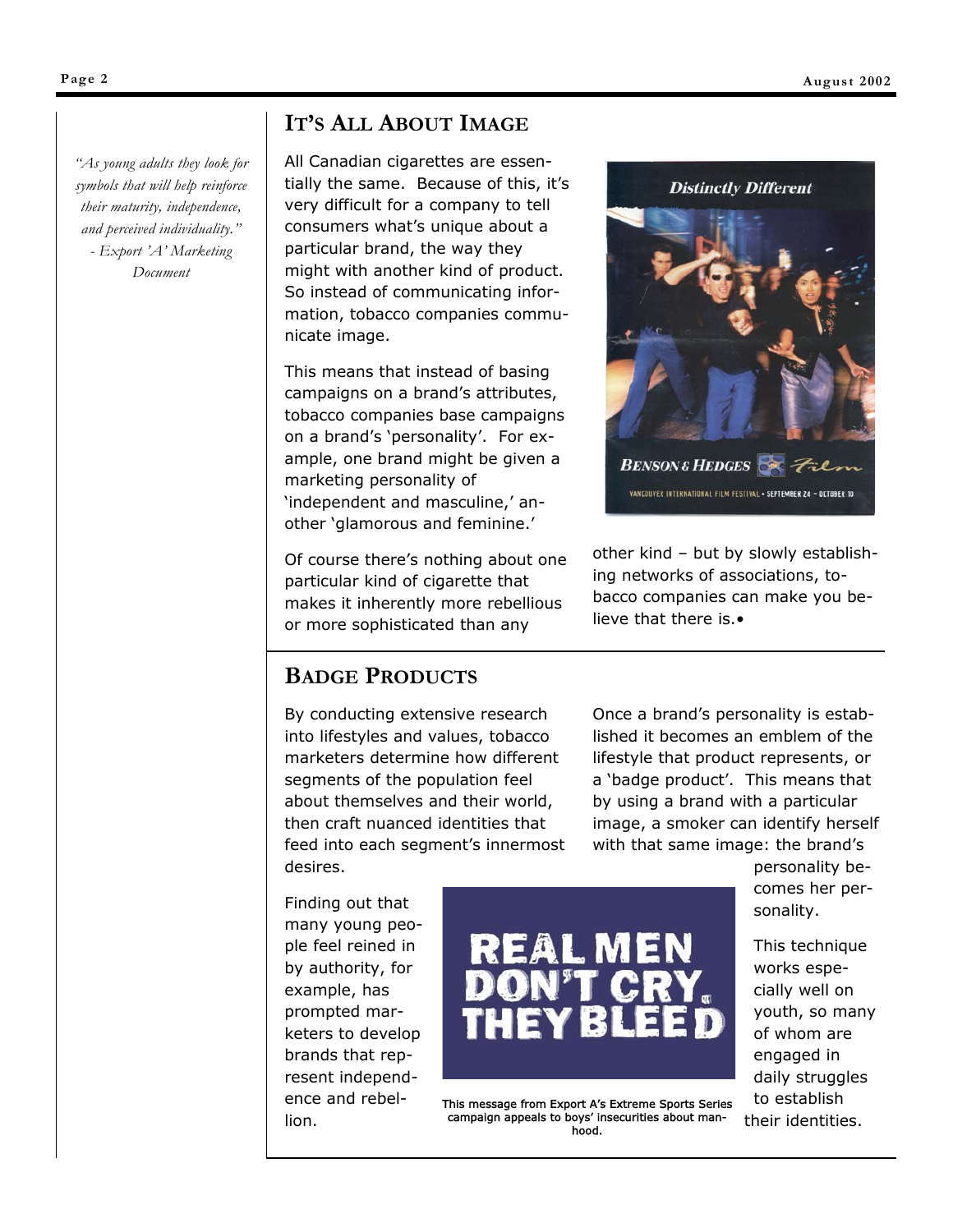# **VISUAL BRANDING**

The associations between specific brands and their images are held together by visual brand-



brand long after the actual trademark name has been removed. By designing sponsorship ads, merchandise, and websites to look like cigarette packs, marketers can effectively advertise their product without mentioning it by name.

ing. Trademark colours, lettering, and graphic design create visual cues which prompt associations that draw diverse elements of a tobacco promotion campaign together. These cues are especially important in an environment in which direct trademark advertising is limited, as established visual branding can continue to deliver the message of a



*"The contribution of communications toward successful trademark positioning is based upon the long term, consistent application of relevant imagery messages." - ITL Marketing Document* 

# **FRIENDLY FAMILIARITY**

Once established, these visual cues are incorporated into the public consciousness through a continuous stream of exposure to trademarks, logos, and colours. This continuous exposure exploits a phenomenon

saging, including images of independence, social approval, and good health. Logos and messaging are displayed in magazines and newspapers; in buses, subways, and transit shelters; on billboards and in sports

known as the familiarity effect. According to this psychological effect, things encountered frequently are trusted as benign, while things encountered rarely evoke suspicion.

Tobacco marketers exploit this effect by regularly and repeatedly exposing the public to cigarette branding and cigarette mes-



arenas; on t-shirts, baseball caps, and jackets; and on clocks, signs, change trays, and shopping baskets in retail outlets.

This persistent messaging gives the general impression that tobacco use is desirable, socially acceptable, and prevalent, while at the same time entrenching the image characteristics of particular brands.•